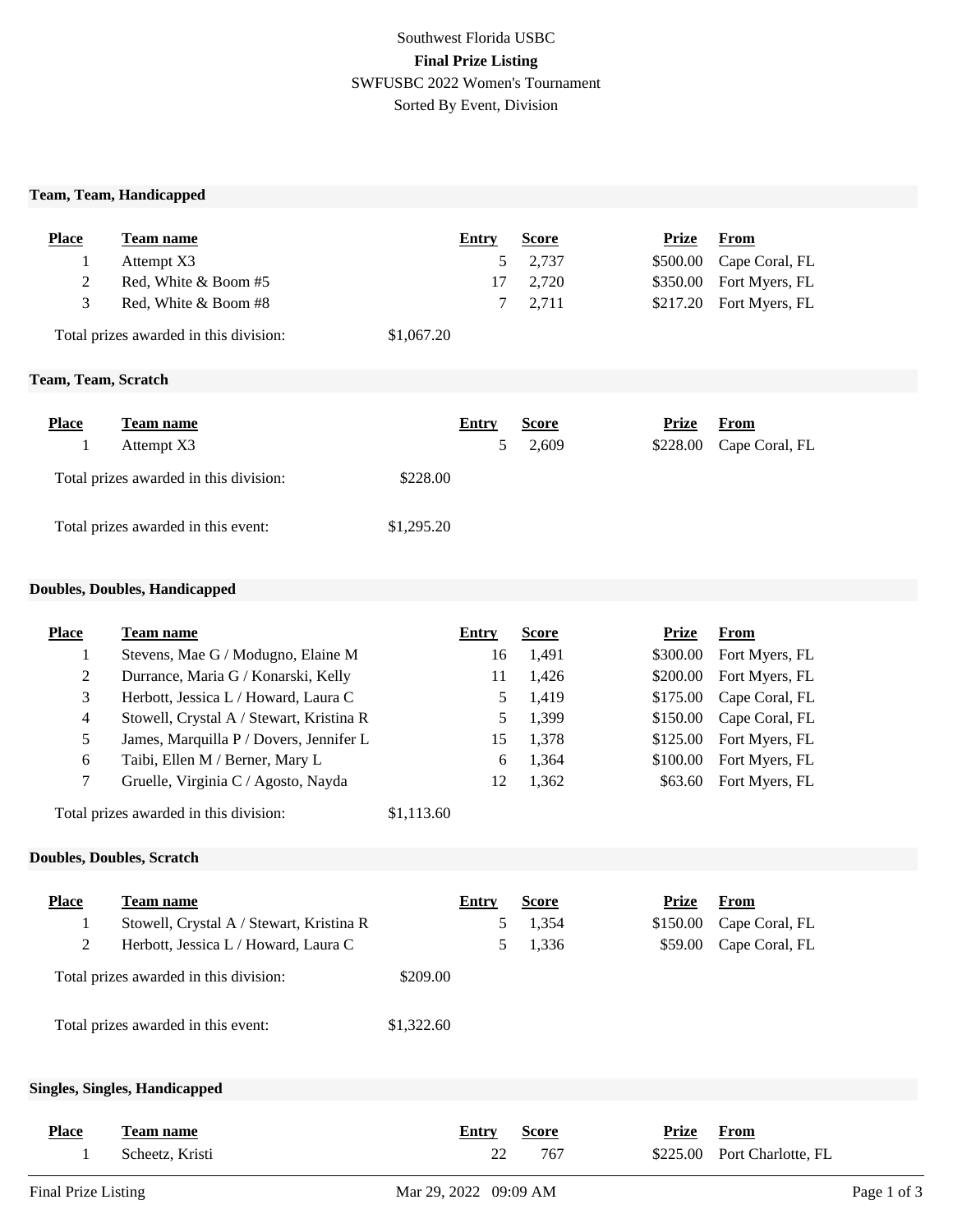# Southwest Florida USBC **Final Prize Listing**

SWFUSBC 2022 Women's Tournament

Sorted By Event, Division

| 2  | Leslie, Olga Kitty       | 19 | 756 | \$175.00 | Port Charlotte, FL |
|----|--------------------------|----|-----|----------|--------------------|
| 3  | Dovers, Jennifer L       | 15 | 735 | \$100.00 | Fort Myers, FL     |
| 4  | Modugno, Elaine M        | 16 | 727 | \$90.00  | Fort Myers, FL     |
| 5  | Paolasso, Deirdre L      | 3  | 723 | \$80.00  | Lehigh Acres, FL   |
| 6  | Garcia, Katy A           | 12 | 719 | \$75.00  | Fort Myers, FL     |
| 7  | McDonald, Brandi D       | 8  | 713 | \$70.00  | Fort Myers, FL     |
| 8  | McIver, Breanna N        | 4  | 711 | \$62.50  | Estero, FL         |
| 8  | Herbott, Jessica L       | 5  | 711 | \$62.50  | Cape Coral, FL     |
| 10 | Stevens, Mae G           | 16 | 706 | \$50.00  | Fort Myers, FL     |
| 11 | Skeese, Teresa (Terri) M | 8  | 698 | \$45.00  | Fort Myers, FL     |
| 12 | Wroe, Nancy P            | 20 | 695 | \$43.60  | Punta Gorda, FL    |
|    |                          |    |     |          |                    |

Total prizes awarded in this division: \$1,078.60

## **Singles, Singles, Scratch**

| <b>Place</b> | <b>Team name</b>                       | Entry      | <b>Score</b> | <b>Prize</b> | From           |
|--------------|----------------------------------------|------------|--------------|--------------|----------------|
|              | Dovers, Jennifer L                     | 15         | 711          | \$100.00     | Fort Myers, FL |
| 2            | Herbott, Jessica L                     |            | 671<br>5.    | \$90.00      | Cape Coral, FL |
| 3            | Williams, Heidi G                      | 26         | 662          | \$66.50      | Naples, FL     |
|              | Total prizes awarded in this division: | \$256.50   |              |              |                |
|              | Total prizes awarded in this event:    | \$1,335.10 |              |              |                |

#### **All Events, All Events, Handicapped**

| Place          | <b>Team name</b>   | <b>Entry</b> | <b>Score</b> | <b>Prize</b> | From            |
|----------------|--------------------|--------------|--------------|--------------|-----------------|
|                | Stevens, Mae G     | 11           | 2,171        | \$100.00     | Fort Myers, FL  |
| $\overline{2}$ | McIver, Breanna N  | 4            | 2,129        | \$75.00      | Estero, FL      |
| 3              | McDonald, Brandi D | 8            | 2,120        | \$65.00      | Fort Myers, FL  |
| 4              | Wroe, Nancy P      | 20           | 2,115        | \$55.00      | Punta Gorda, FL |
| 5              | Howard, Laura C    | 5            | 2,107        | \$50.00      | Cape Coral, FL  |
| 6              | Garcia, Katy A     | 12           | 2,081        | \$45.00      | Fort Myers, FL  |
| 7              | Dovers, Jennifer L | 15           | 2,079        | \$40.00      | Fort Myers, FL  |
| 8              | Durrance, Maria G  | 11           | 2,066        | \$35.00      | Fort Myers, FL  |
| 9              | Cooper, Patti M    |              | 2,063        | \$30.00      | Fort Myers, FL  |
|                | .                  | .            |              |              |                 |

Total prizes awarded in this division: \$495.00

#### **All Events, All Events, Scratch**

| <b>Place</b> | <b>Team name</b>                       | Entry         | <b>Score</b> | Prize | From                   |
|--------------|----------------------------------------|---------------|--------------|-------|------------------------|
|              | Dovers, Jennifer L                     | 15            | 2,007        |       | \$78.50 Fort Myers, FL |
|              | Howard, Laura C                        | $\mathcal{D}$ | 1.978        |       | \$40.00 Cape Coral, FL |
|              | Stewart, Kristina R                    |               | 5 1.972      |       | \$30.00 Cape Coral, FL |
|              | Total prizes awarded in this division: | \$148.50      |              |       |                        |